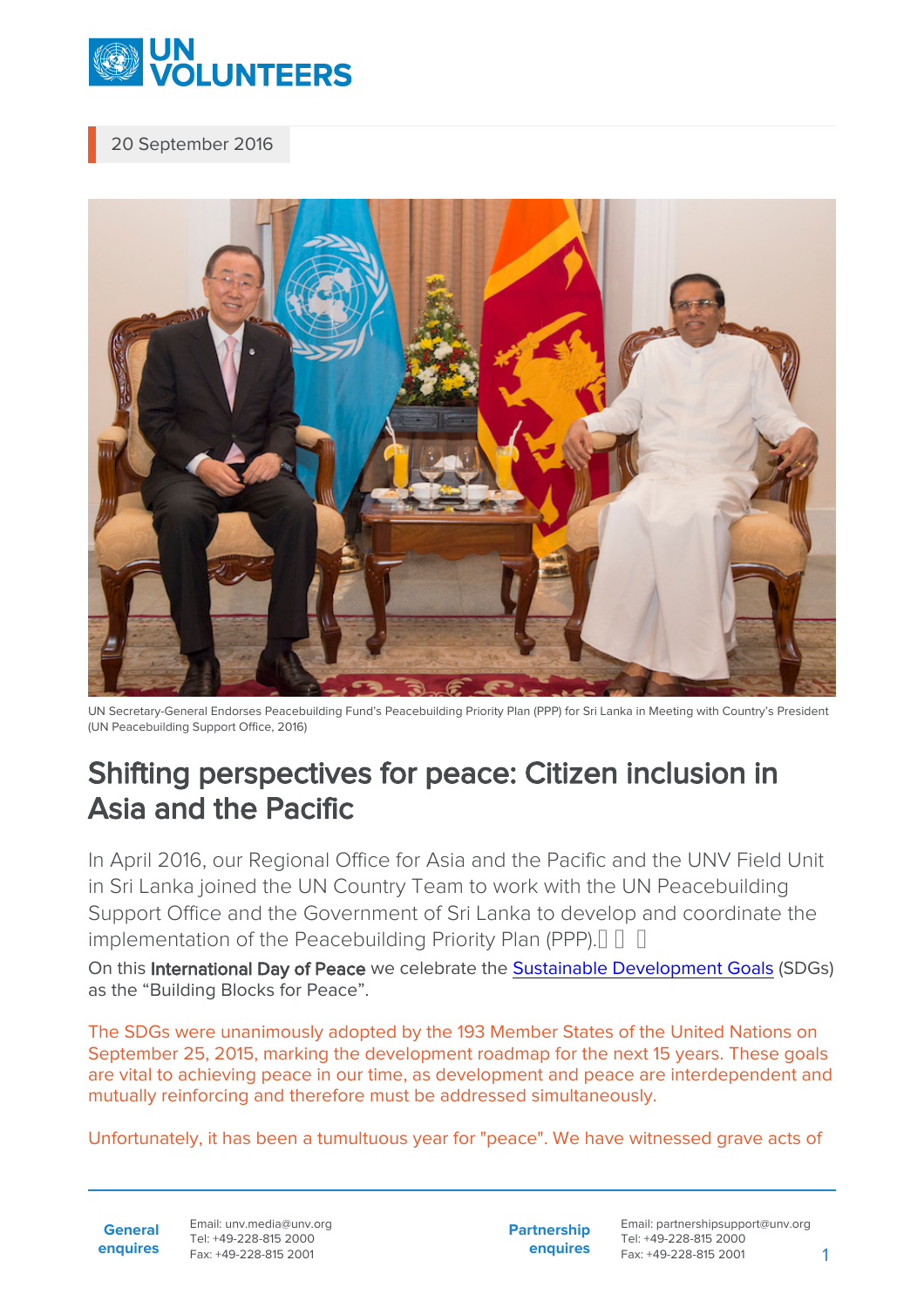

violent extremism around the world, the horrors of the continued Syrian crisis and the largest refugee emergency since World War II, as well as the depressing increase of rhetoric set to divide communities along racial and religious lines.

However, since the adoption of the SDGs, we have also seen hope in the emergence of new perspectives and commitments to peace, with the UN sustaining a system-wide effort to effectively integrate sustainable peace perspectives in peace and development programmes and policies at country, regional and global levels.

First, in September 2015, peace was explicitly included into the Sustainable Development Agenda with Goal 16, aiming towards "peaceful and inclusive societies". This finally framed peace as a valuable, measurable and reachable goal.

In October 2015, a landmark [Security Council resolution](https://www.securitycouncilreport.org/wp-content/uploads/s_res_2242.pdf) on women, peace and security reaffirmed and strengthened the understanding of the substantive contribution and connection between women's participation and inclusion and a lasting peace and security.

Then, in December 2015 the UN Security Council unanimously adopted [another resolution](https://www.securitycouncilreport.org/wp-content/uploads/s_res_2250.pdf) which recognizes the key role young women and men play in safeguarding international peace and security, and calls upon Member States to set up the necessary mechanisms to create an enabling environment for young people to contribute to the resolution of conflicts and the prevention of radicalization.

Finally, at the end of April 2016, the Secretary-General's call for a radical strategic shift from a culture of reaction to a culture of prevention is captured in the [resolution for Sustainable](http://www.un.org/press/en/2016/sc12340.doc.htm) [Peace](http://www.un.org/press/en/2016/sc12340.doc.htm).

These resolutions specifically show the importance of the inclusion of all citizens in peacedriven activities. The mandate of the United Nations Volunteers (UNV) programme is oriented towards the engagement of citizens in societal transformations and reconciliation, both crucial for the creation of peaceful and inclusive societies.

For example, volunteerism improves cooperation, dialogue and community participation, which makes it an indispensable tool in preventing conflict and violent extremism, and thus to build peace. As the UNV Regional Peace and Citizen Security Programme Specialist for Asia and the Pacific, one of my tasks is to develop and promote citizen engagement in peace and security in the region.

As an example, in April 2016, our Regional Office for Asia and the Pacific and the UNV Field Unit in Sri Lanka joined the UN Country Team to work with the UN Peacebuilding Support Office and the Government of Sri Lanka to develop and coordinate the implementation of the [Peacebuilding Priority Plan \(PPP\).](https://un-peacebuilding.tumblr.com/post/149799824015/un-secretary-general-endorses-peacebuilding)

The PPP is an important document in Sri Lanka's post-conflict journey. It sets the tone and

**General enquires**